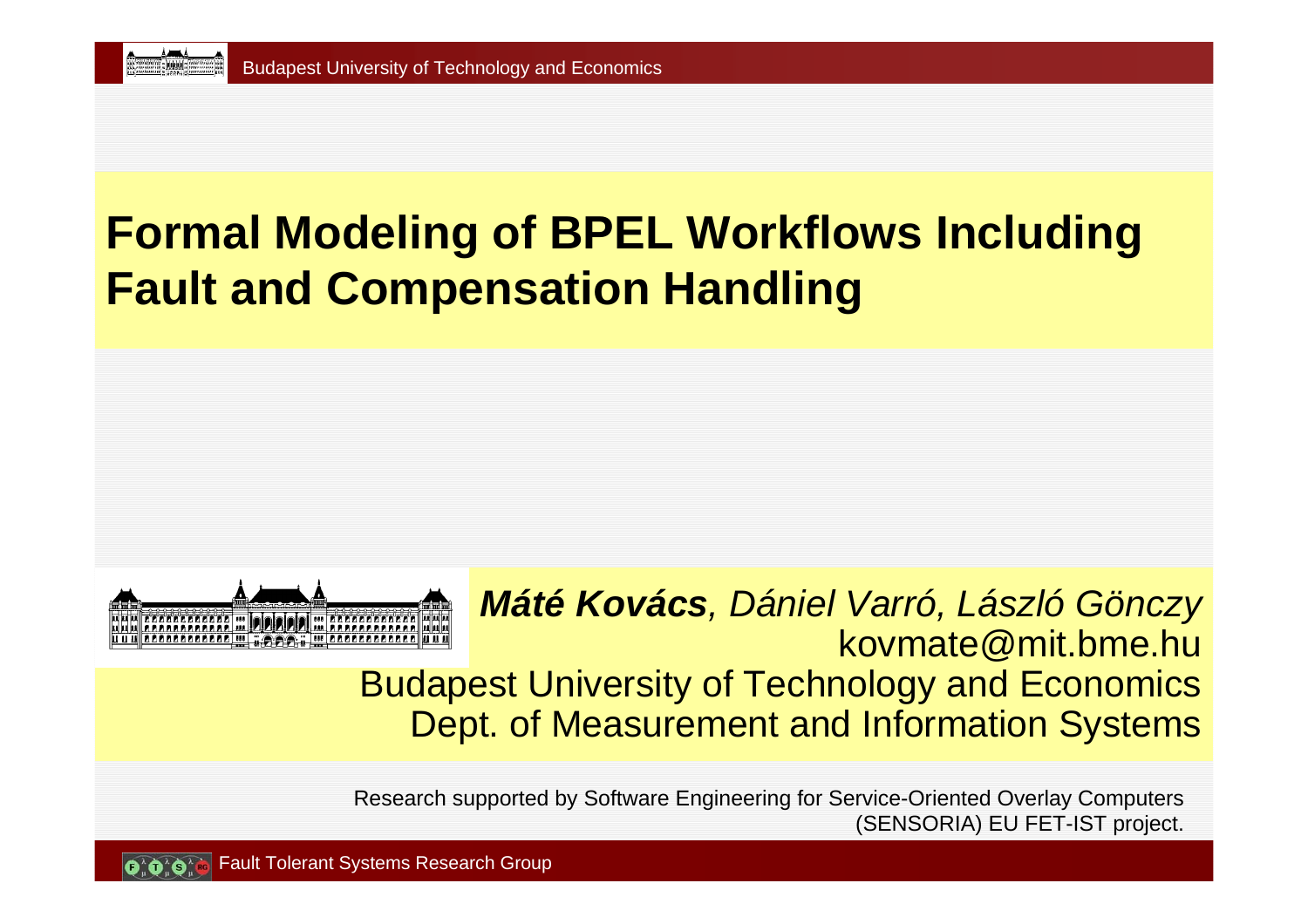# **Contents**

Motivation to modeling and verifying business processes

- Short introduction to the BPEL language
- Comparison of existing approaches
- Feature presentation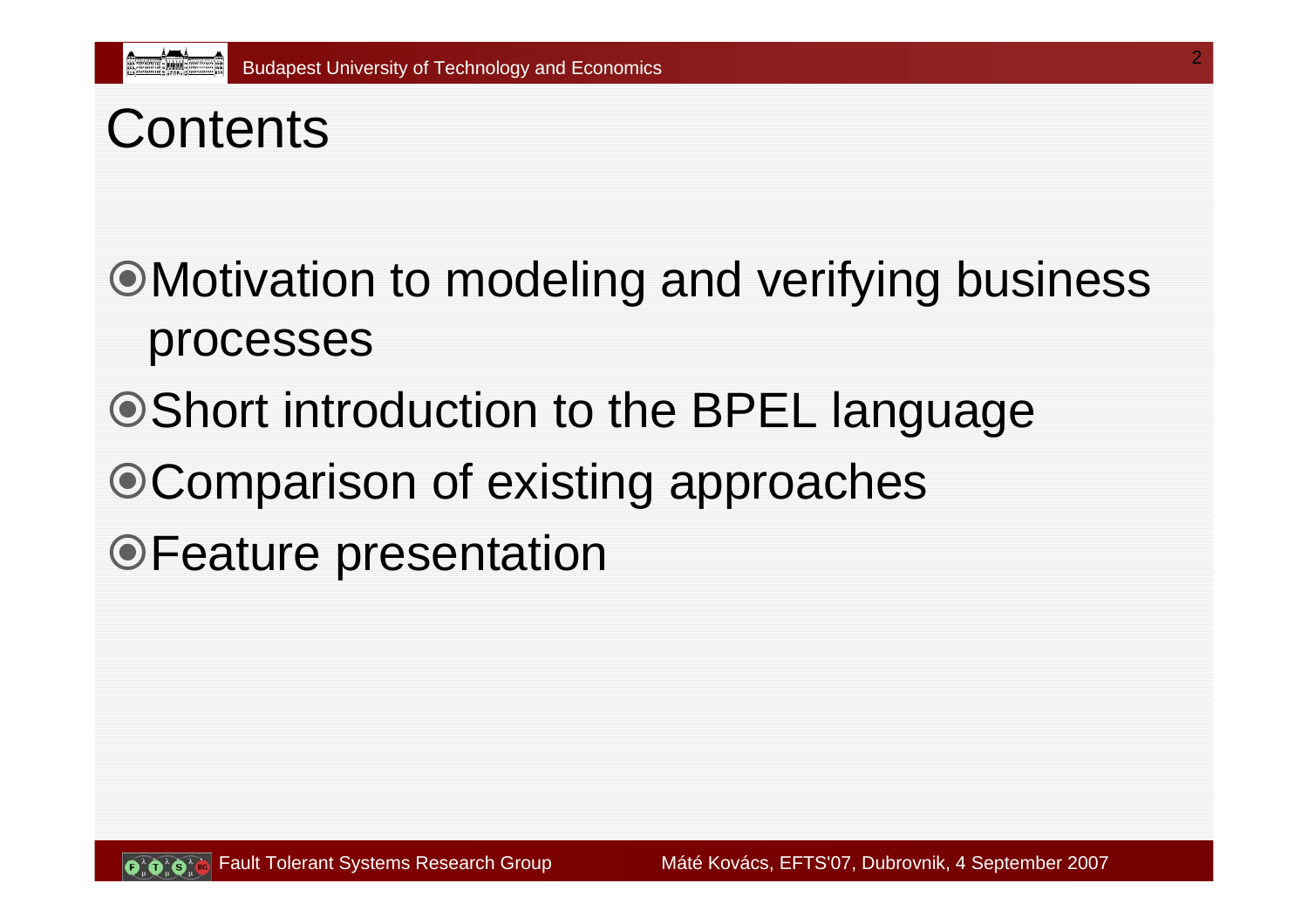# **Motivation**

Web service composition (e.g. BPEL) **•Widespread tool support OVerification techniques still need improvement** Design errors of orchestration Our aim:

**OCheck requirements on workflows formally ODerive formal models by model transformations**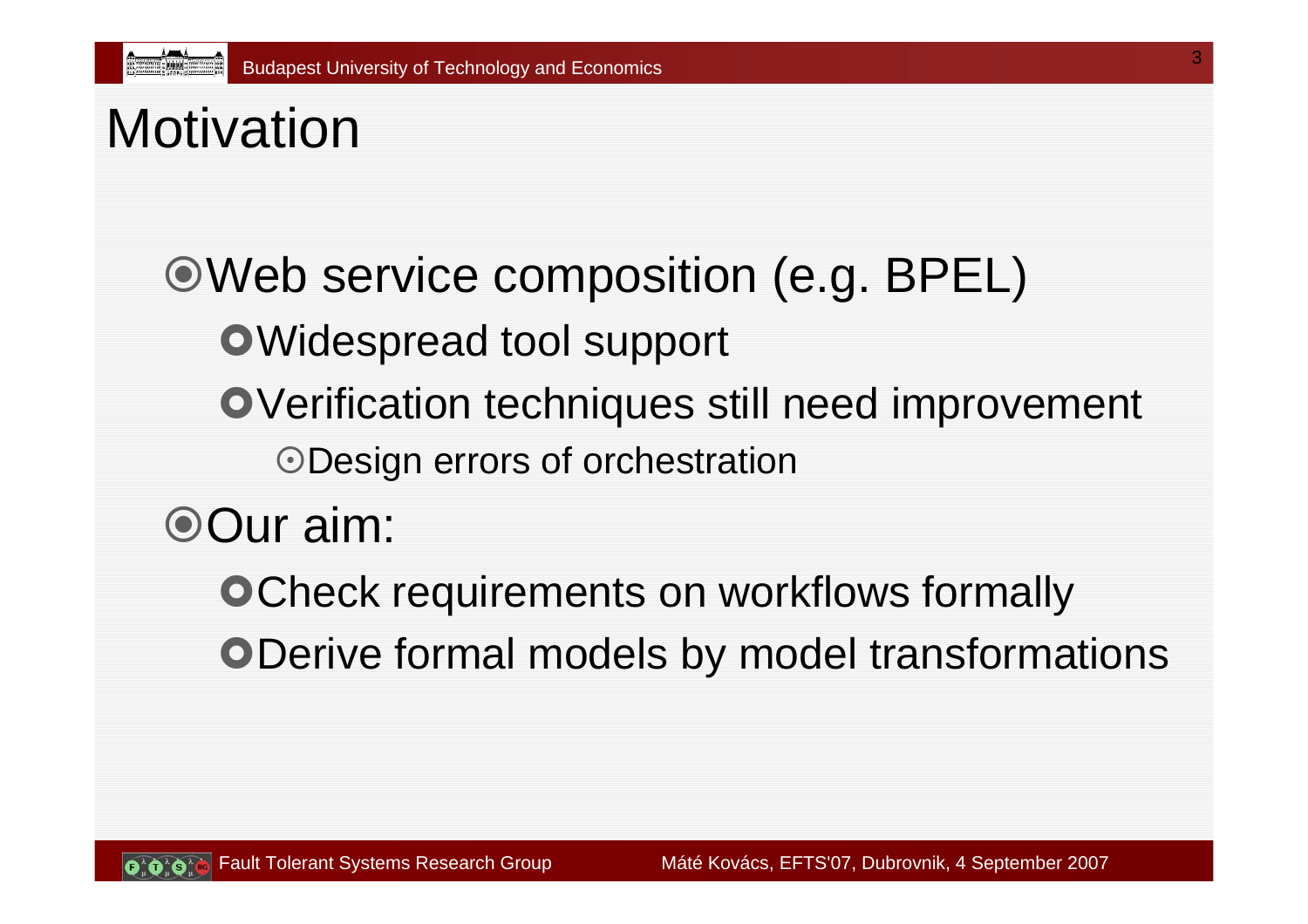#### The Execution of Workflows



**O O Fault Tolerant Systems Research Group Máté Kovács, EFTS'07, Dubrovnik, 4 September 2007**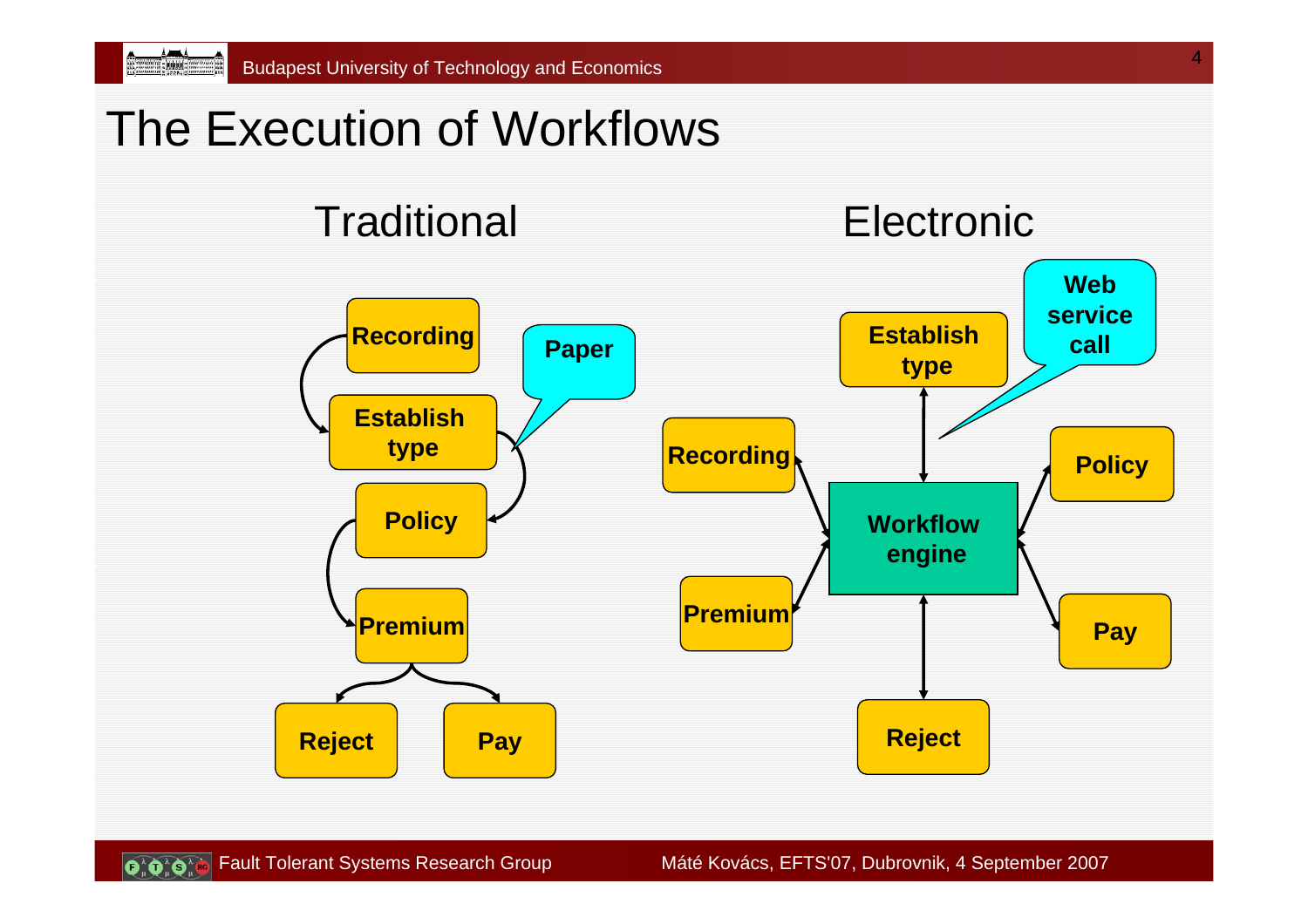Implementing Workflows Languages: BPEL, XPDL **OVery high level OXML** based **OInterpreted ONo debugger provided • Difficult to follow the control flow of a process** instance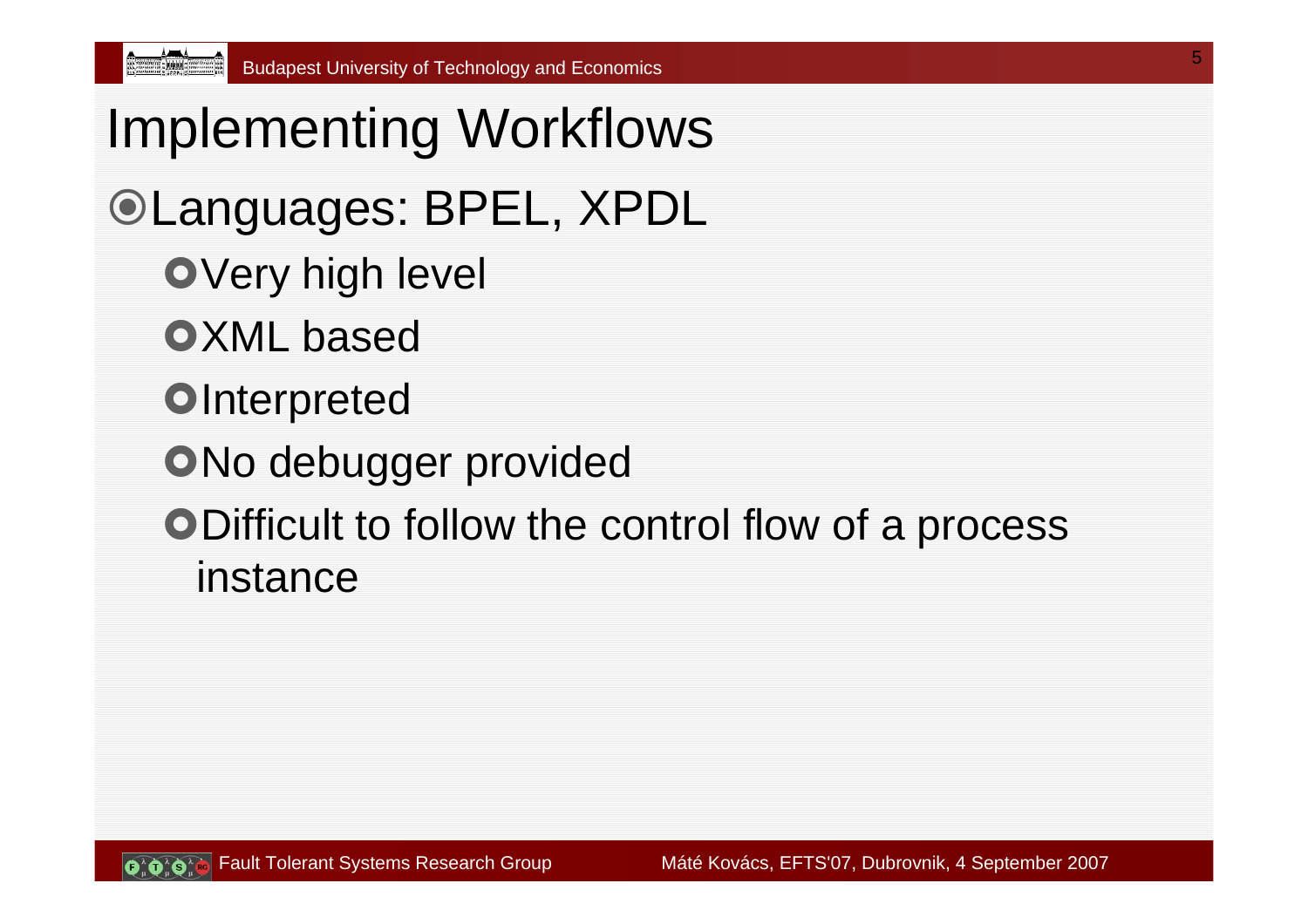#### Testing Workflows

Problem: the testing of workflows

**OThe data is stored in remote databases** 

**OThe effects of test phases have to be rolled back** 

● Solution: the formal analysis of workflows

**OFormal workflow semantics** 

**• Formal verification of properties** 

OE.g. variable access

**OFault simulation: assessment of error propagation**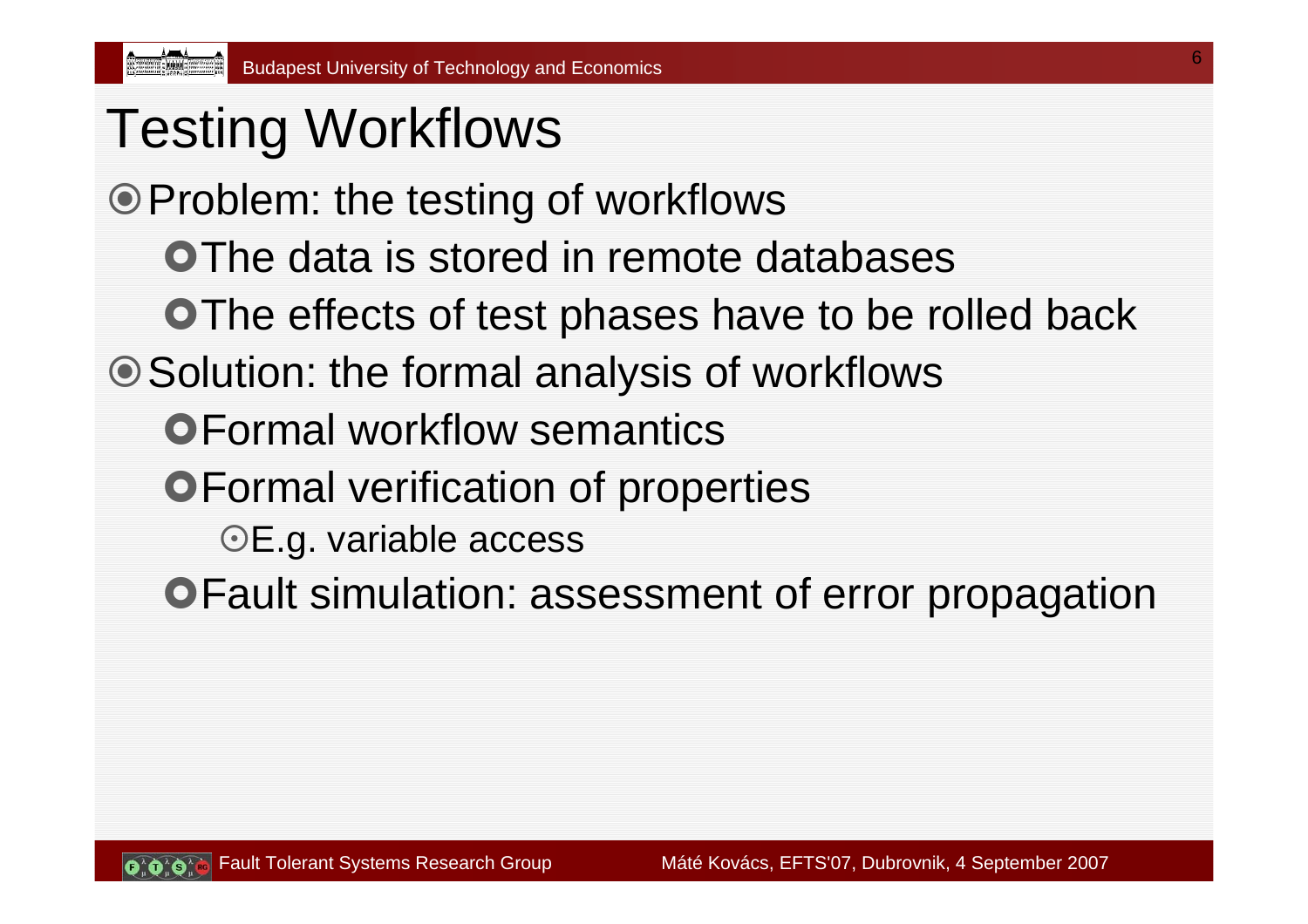## A Workflow Example

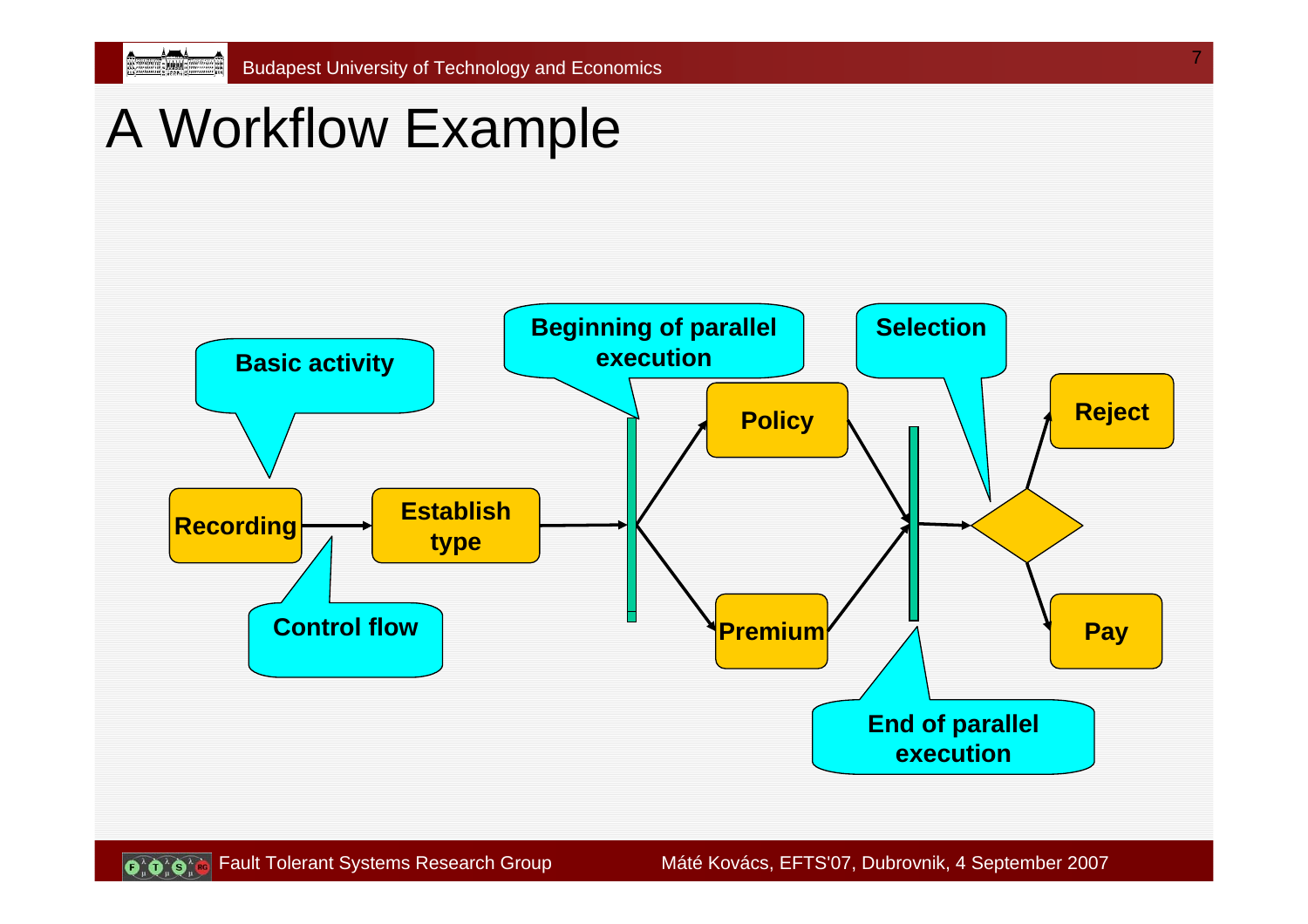**Albert Constitution Constitution** 

- The Concepts of Workflows **OBasic activities ■ Structured activities**
- Data flow / control flow?

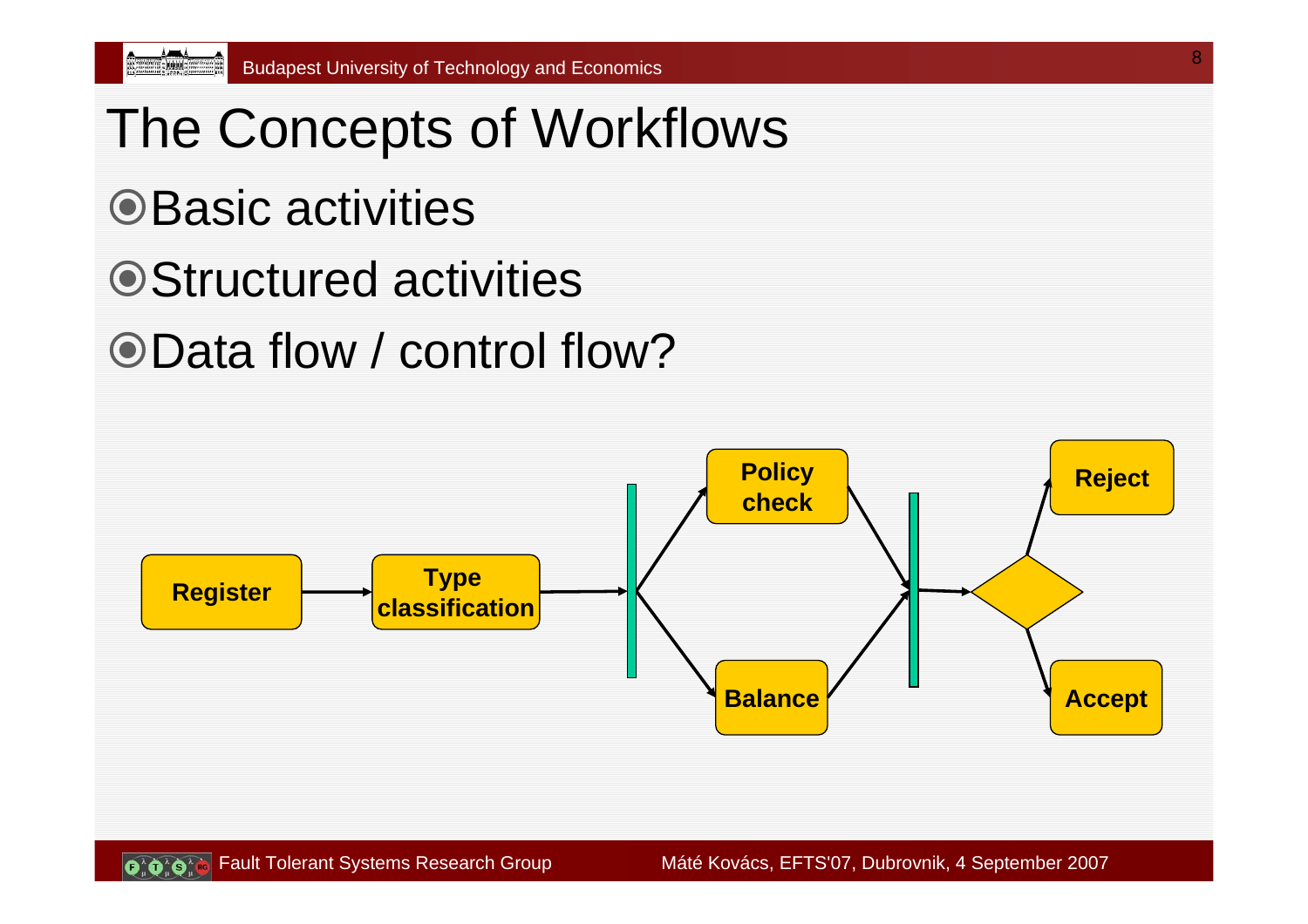#### A BPEL Example



 $\left[\mathbf{Q}^{\lambda}_{\mu}\mathbf{Q}^{\lambda}_{\nu}\mathbf{Q}^{\lambda}_{\nu}\mathbf{B}\right]$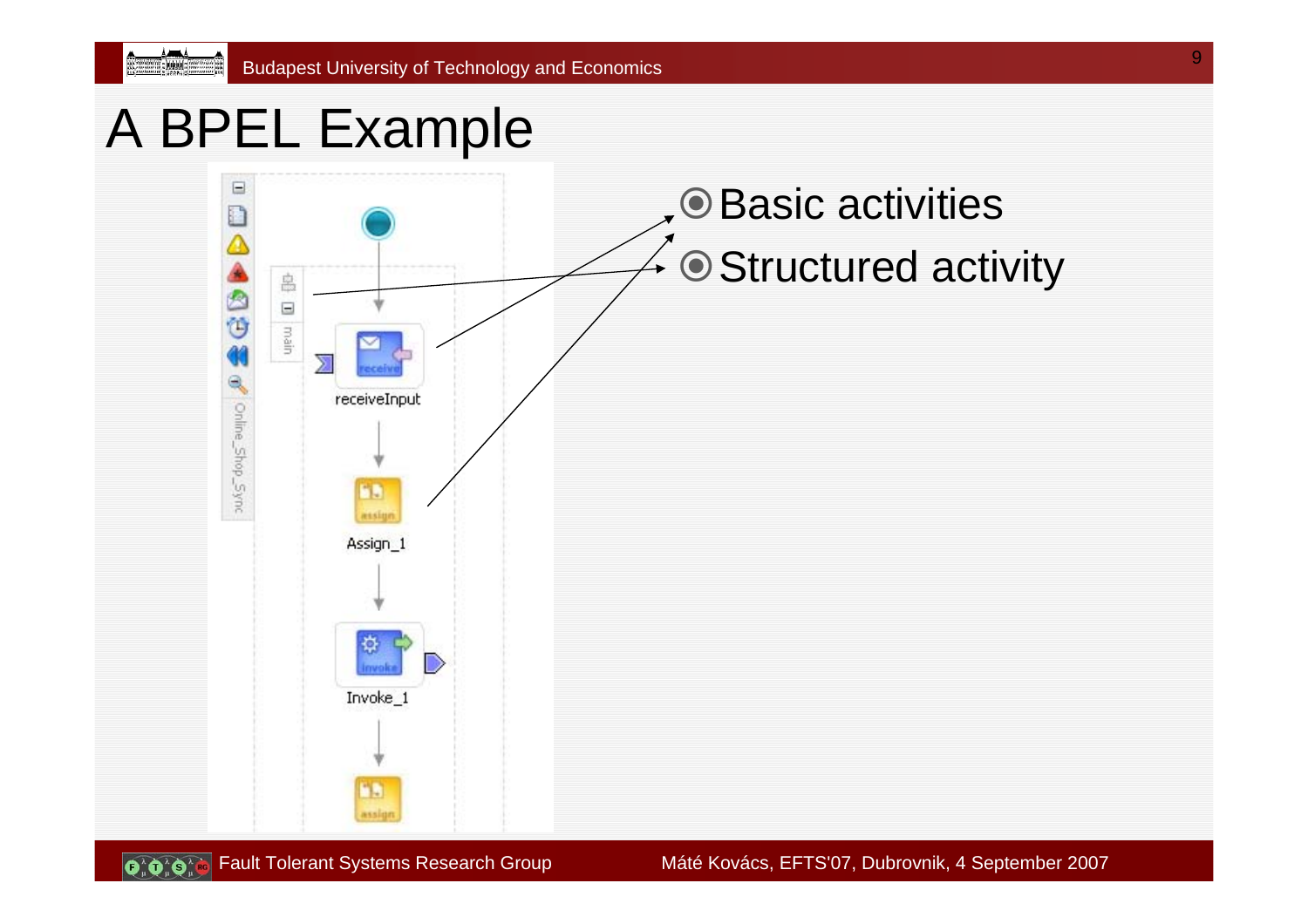**A A A A A A A A A A A A A A A A A A** 

#### BPEL: Web Service Orchestration



 $\left[\begin{matrix} 0\\ 0\\ 0\\ 0\end{matrix}\right]$ 

Fault Tolerant Systems Research Group Máté Kovács, EFTS'07, Dubrovnik, 4 September 2007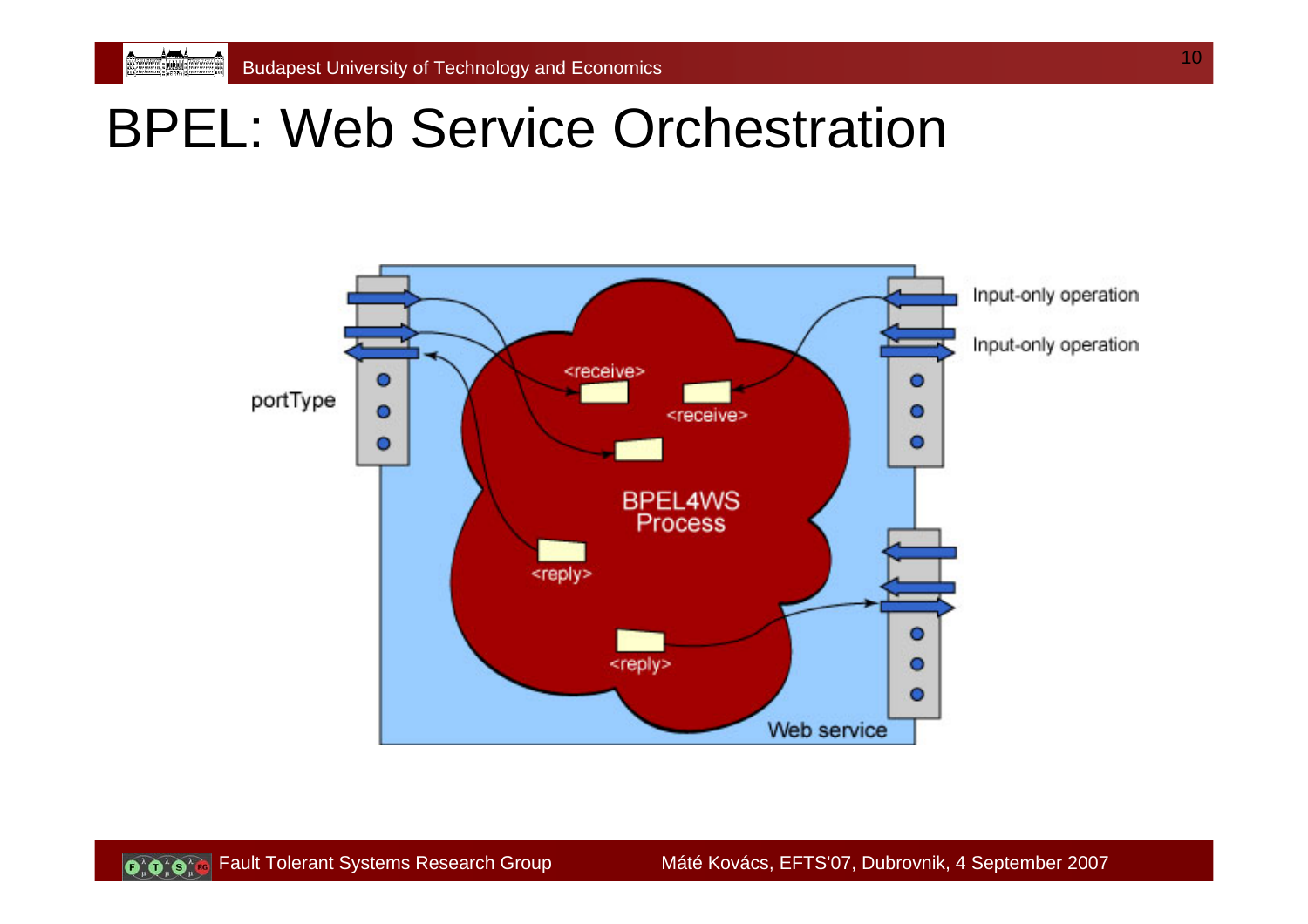## BPEL Instructions

- **O Basic activities:** 
	- }**Invoke**

**Allen Street, Communication** 

- **OReceive**
- }**Reply**
- }**Empty**
- }**Terminate**
- }**Throw**
- **OCompensate**

**■ Structured activities O** Scope **O** Sequence }**Flow**}**While**}**Switch**}**Pick**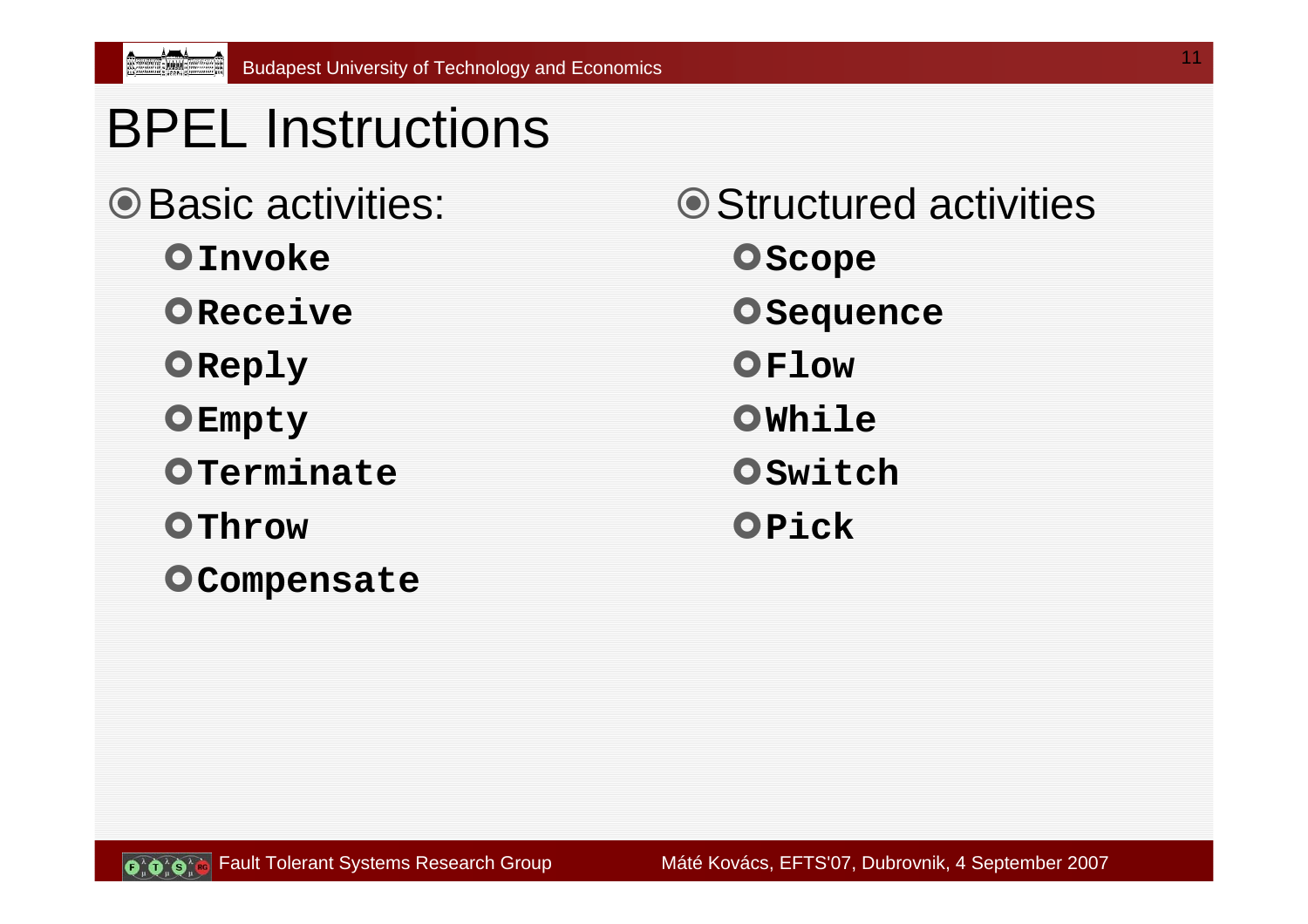# Structure of BPEL

- Workflow: the mainbusiness process
- Fault handler:

000

- **OFaults thrown in workflow**
- **OUser defined or default** handler

#### Compensation handler:

- **Olnitiated from outside**
- **OUser defined or default** handler

|  | <b>Workflow</b> | <b>Fault Handler</b> | Compensation<br>handler |  |
|--|-----------------|----------------------|-------------------------|--|
|  |                 |                      |                         |  |
|  | <b>Throw</b>    |                      | Compensate              |  |
|  |                 |                      |                         |  |

Fault Tolerant Systems Research Group Máté Kovács, EFTS'07, Dubrovnik, 4 September 2007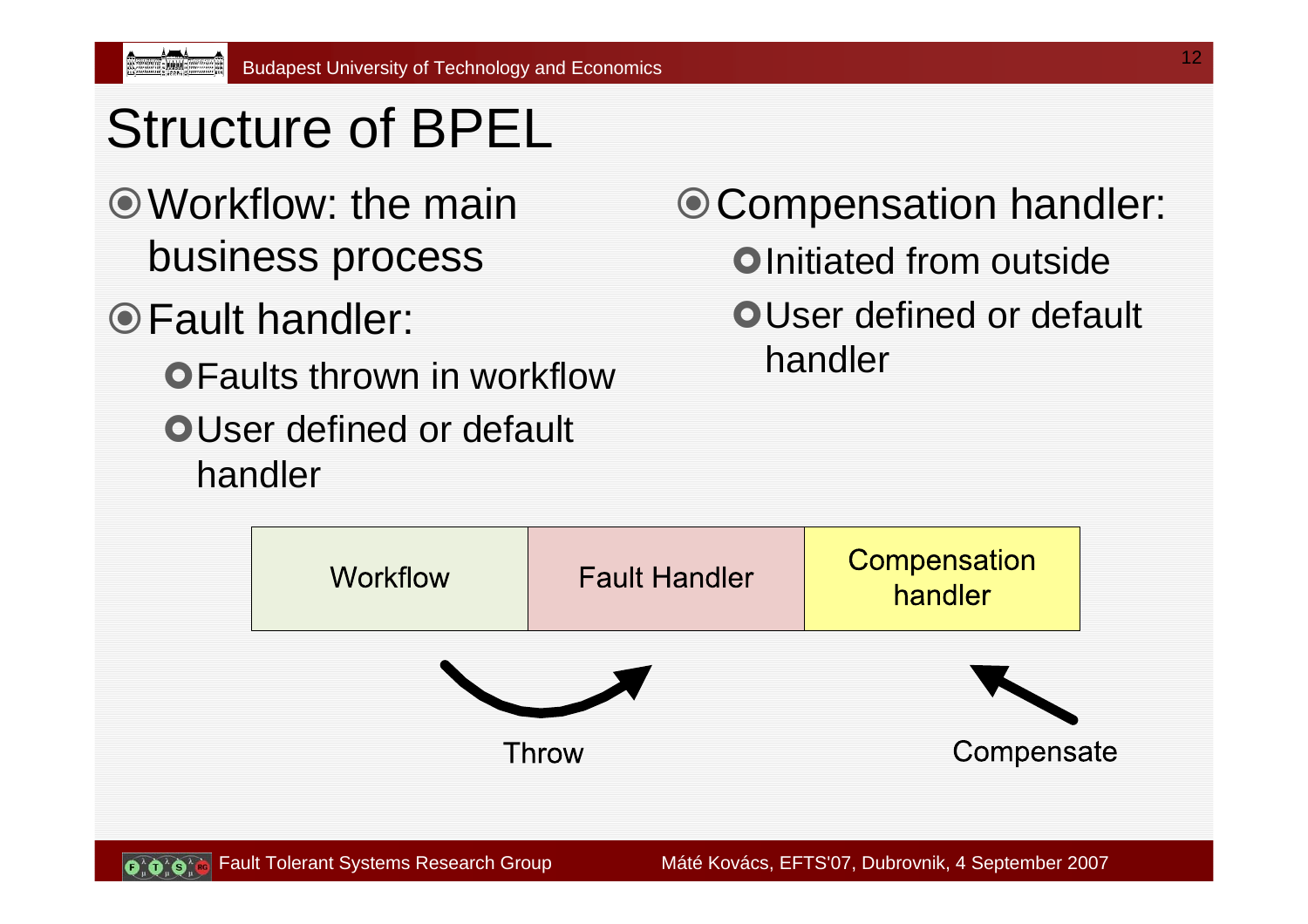## Scope hierarchy

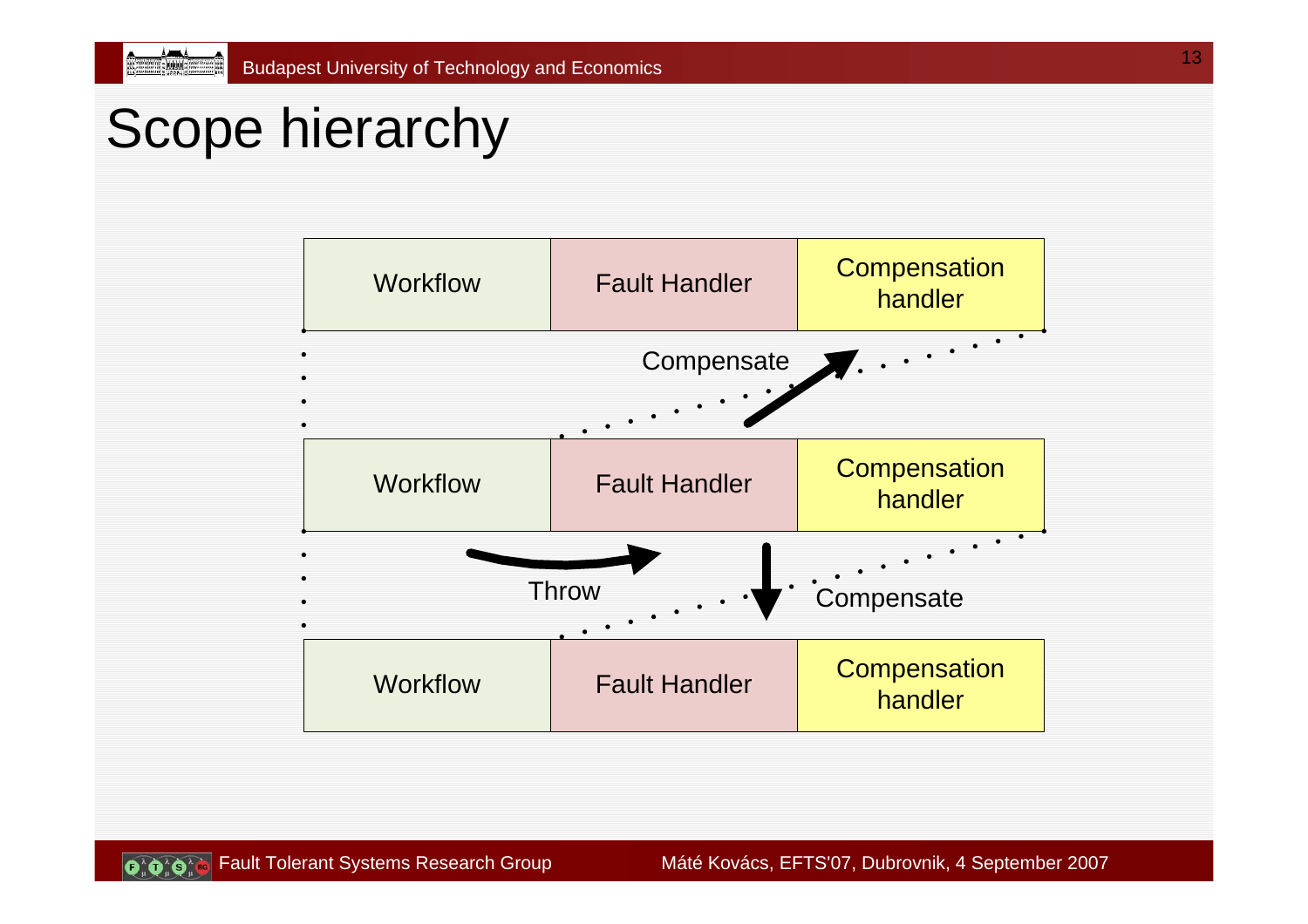#### Some Existing Approaches

W.van der Aalst and K. van Hee. WorkowManagement Models, Methods, and Systems. The MIT Press, 2002.

**ORegular Petri net modeling basic workflows** 

- S. Nakajima. Model-checking behavioral specication of BPEL applications. Electr. Notes Theor. Comput. Sci.,151(2):89105,2006.
	- **OBPEL modeling with Extended Finite-State** Automata: event and fault handling is not considered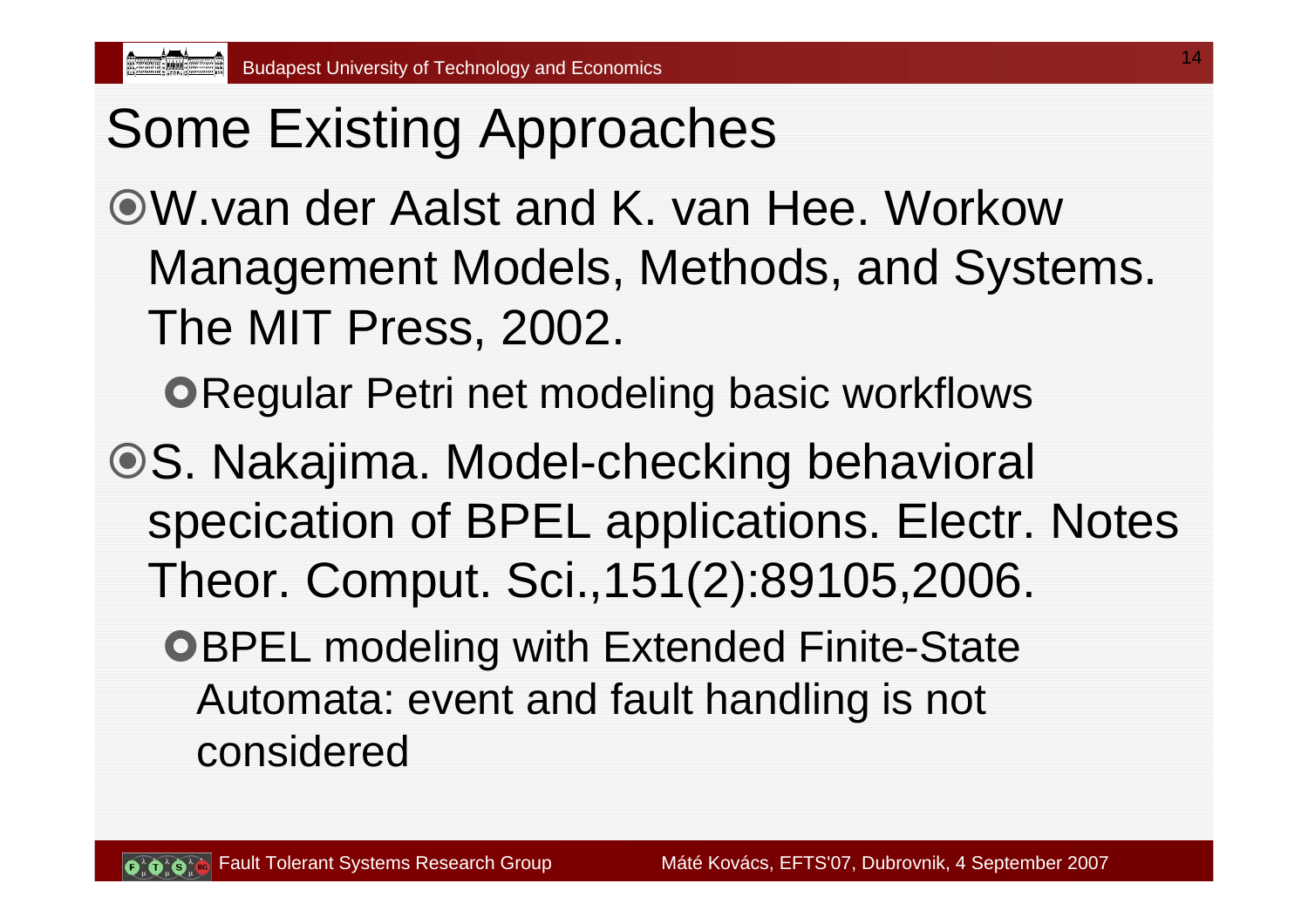#### Some Existing Approaches

 M.Kovacs and L.Gonczy. Simulation and formal analysis of workflow models. In GT-VMT, pages 215-224, 2006.

 $\bullet$  Modeling formalism: dataflow networks

**• Limited success w.r.t. the covering of event handling** 

**◎ S. Hinz, K. Schmidt, and C. Stahl. Transforming BPEL to Petri** Nets. In W.M.P.v.d.Aalst, B. Benatallah, F.Casati ,and F.Curbera, editors, Proceedings of the Third International Conference on Business Process Management (BPM2005), volume 3649 of Lecture Notes in Computer Science, pages 220-235, Nancy, France, Sept. 2005. Springer-Verlag.

**• Petri net model covering the entire BPEL semantics** 

- $\bullet$  One of the most extensive modeling approach w.r.t. BPEL features
- **The semantics of compensation handling is over approximated /** generalized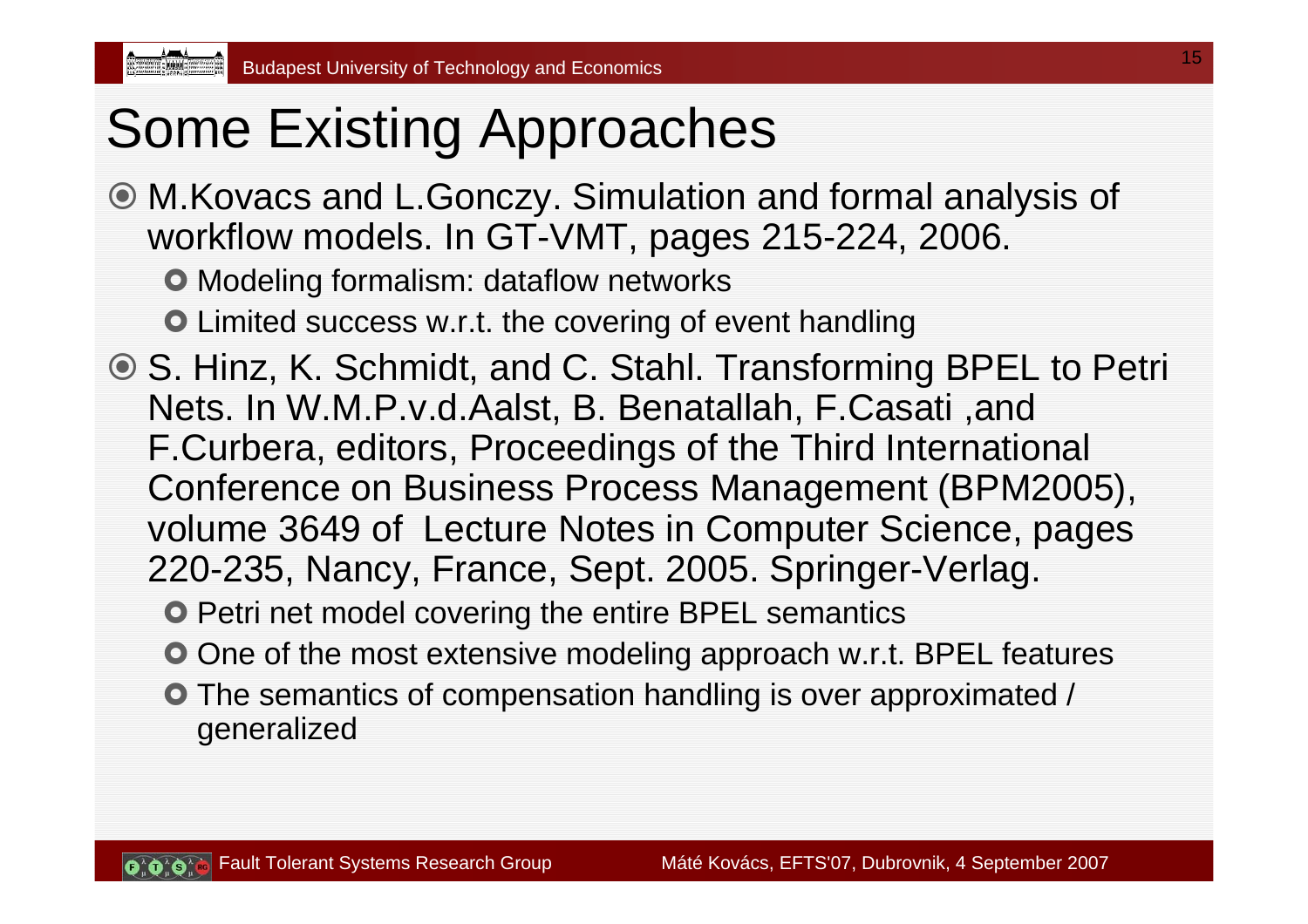## Modeling the Behaviour of Variables



#### Information carried:

- **Olf the variable contains data**
- **Olf it has already been used**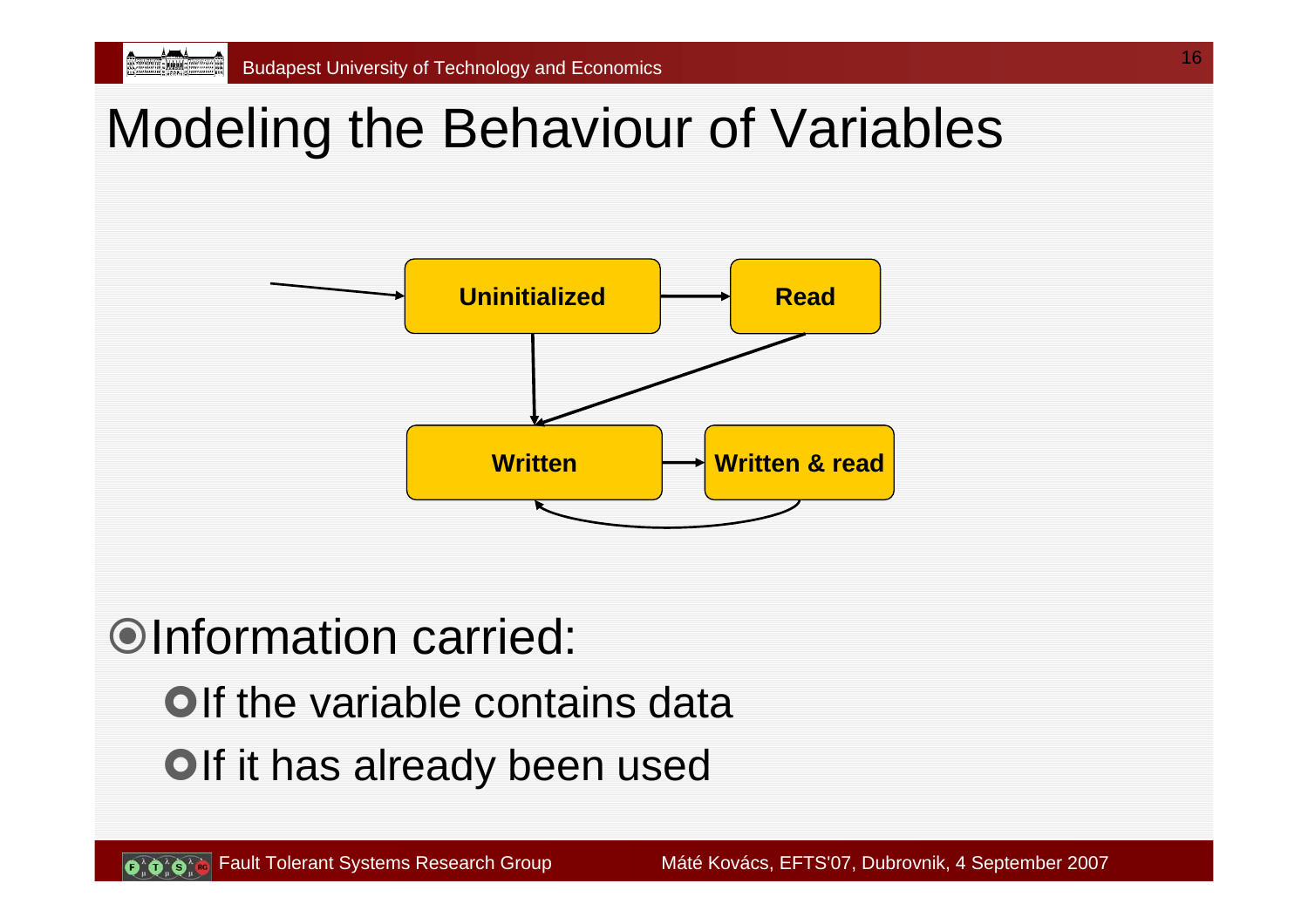## Fault Model and Error Propagation

**OError** is probagated by basic activities (read-write)

**Allen Allen Company Company** 



0.0.0

Fault Tolerant Systems Research Group Máté Kovács, EFTS'07, Dubrovnik, 4 September 2007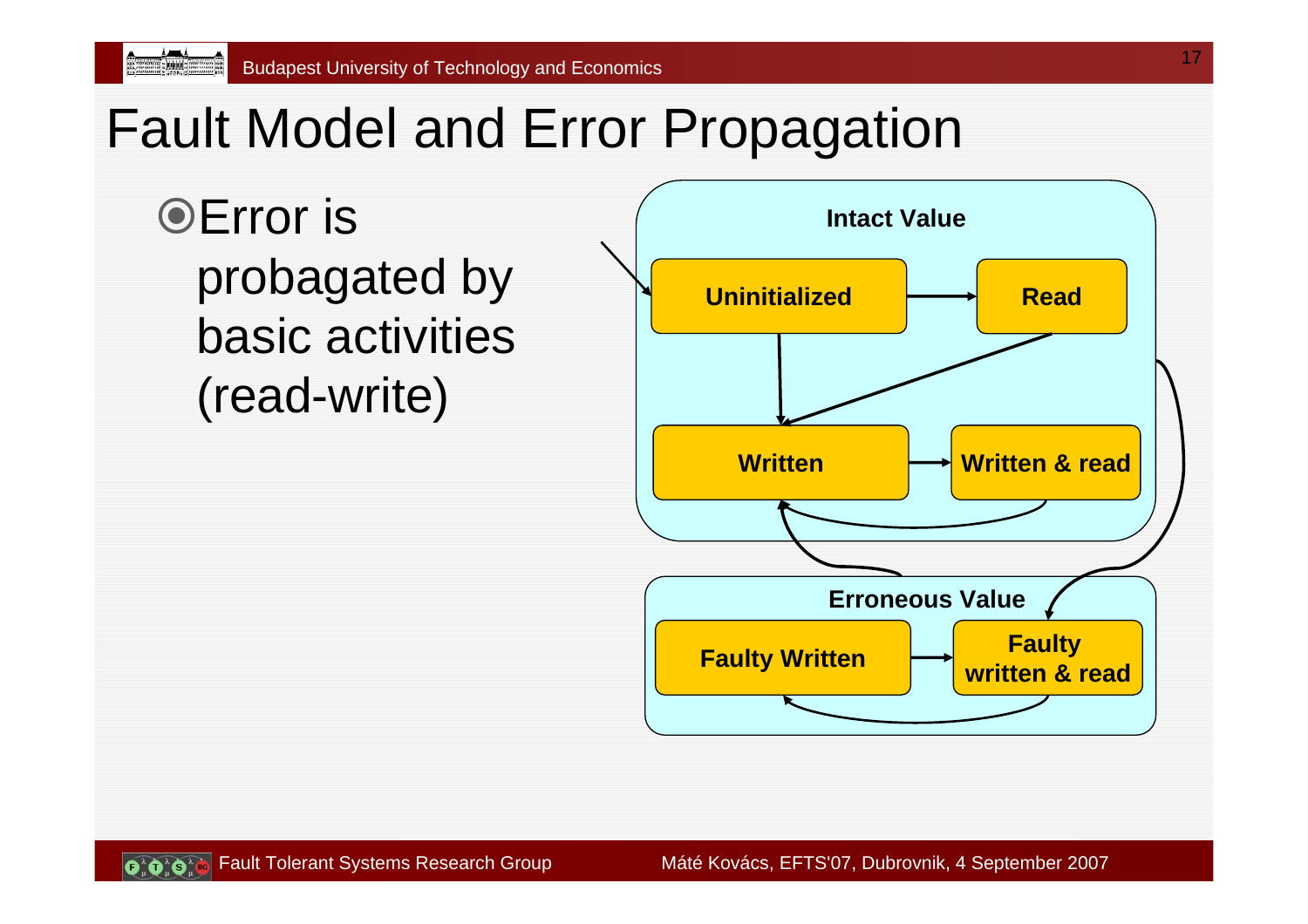#### Modeling Basic Activities



Activated: the control reached the activity Dotted arrow: tiggers when the containing activity finishes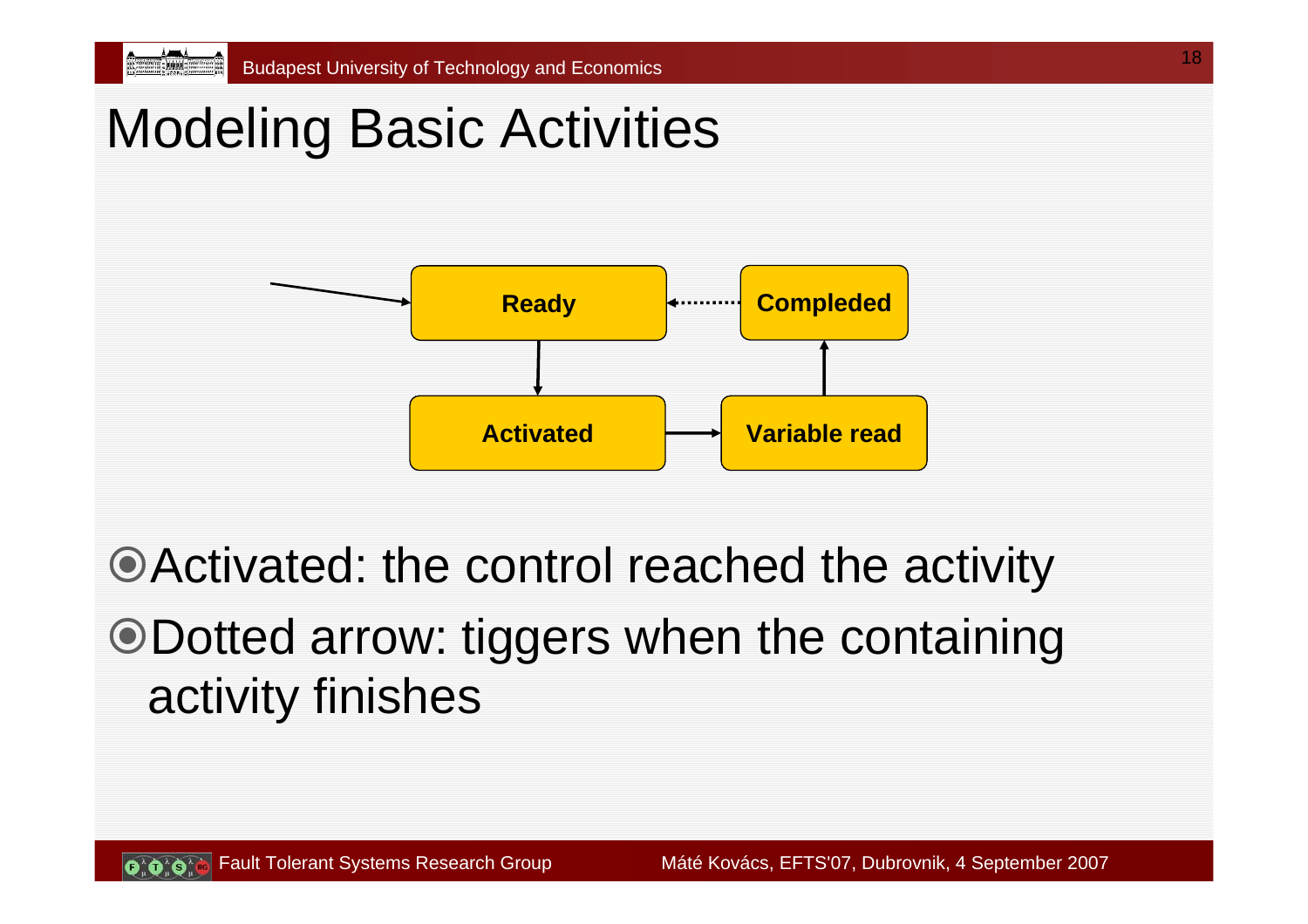#### Modeling Structured Activities

**…**

**<sequence>**

**…**

**<invoke name="a"/>**

**<invoke name="b"/>**

**</sequence>**

**sequence=running AND invoke\_a=ready** Æ **invoke\_a=actviated; sequence=running AND invoke\_b=ready AND invoke\_a=finished** Æ **invoke\_b=activated; sequnece=running AND invoke\_b=finished** Æ **sequence=finished;**

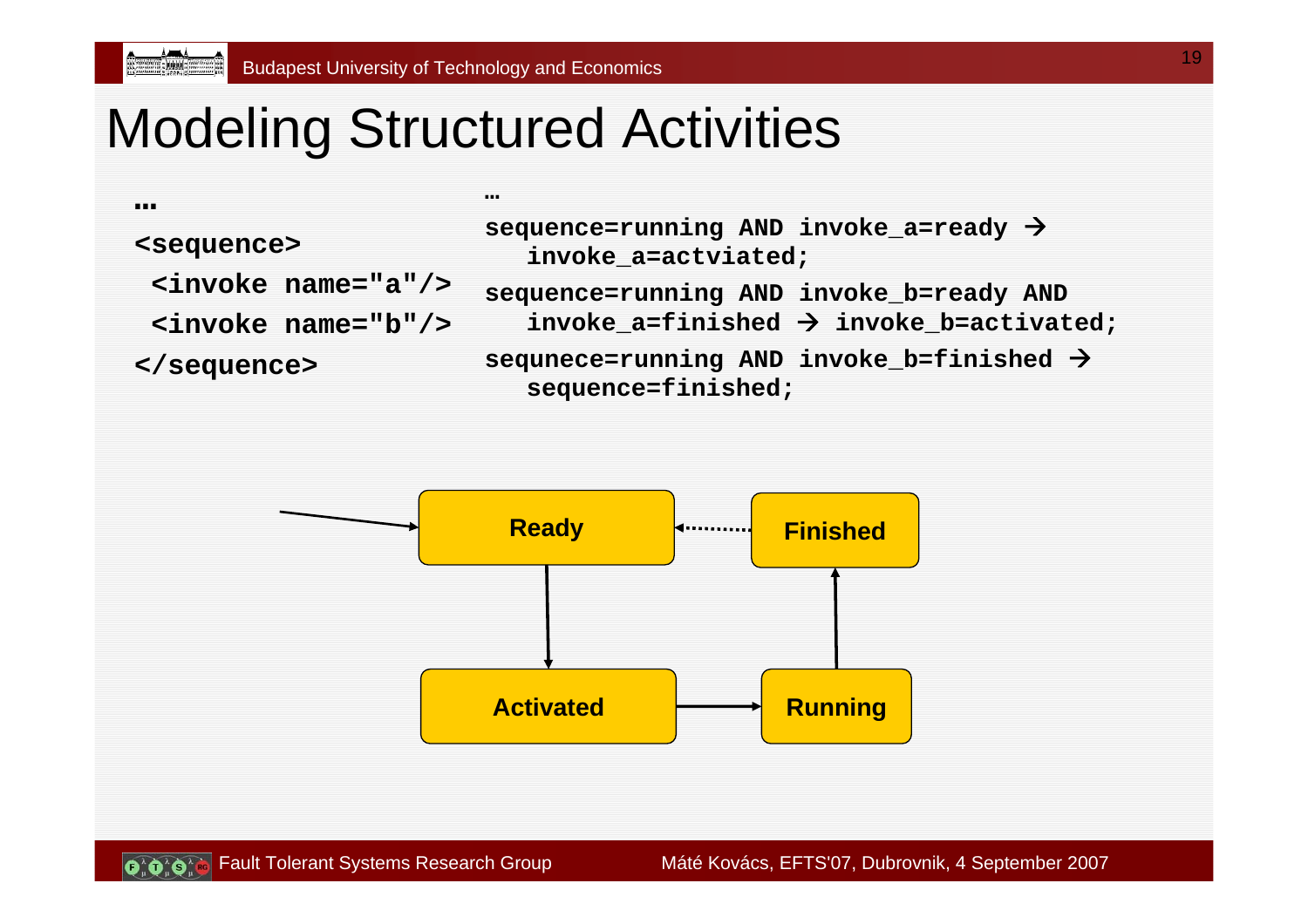## Modeling Scopes



**ORestriction: scopes may not be executed in an** iterative manner.

20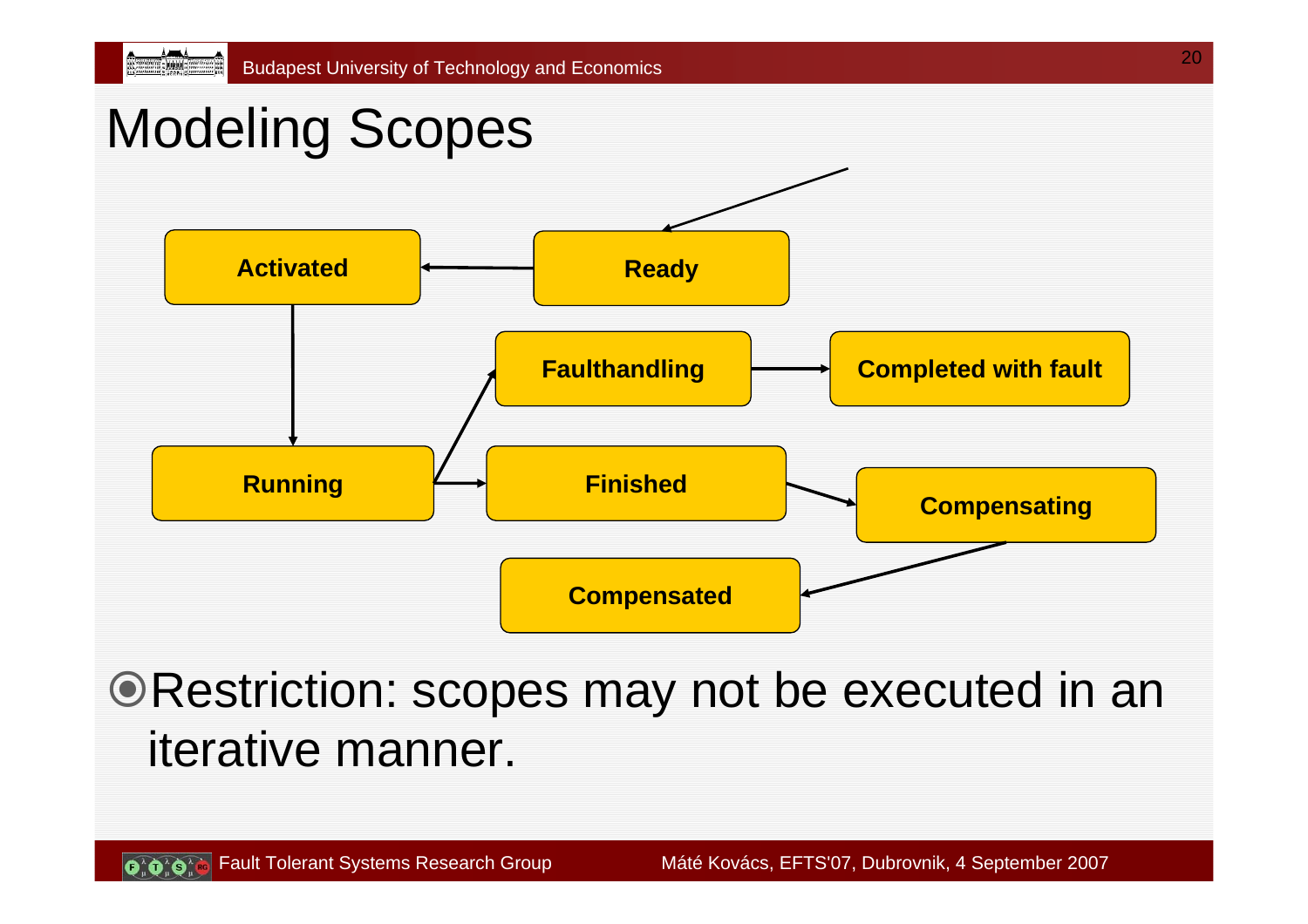## Constraints of Activity Triggering



scope\_2=compensating AND scope\_3=running AND …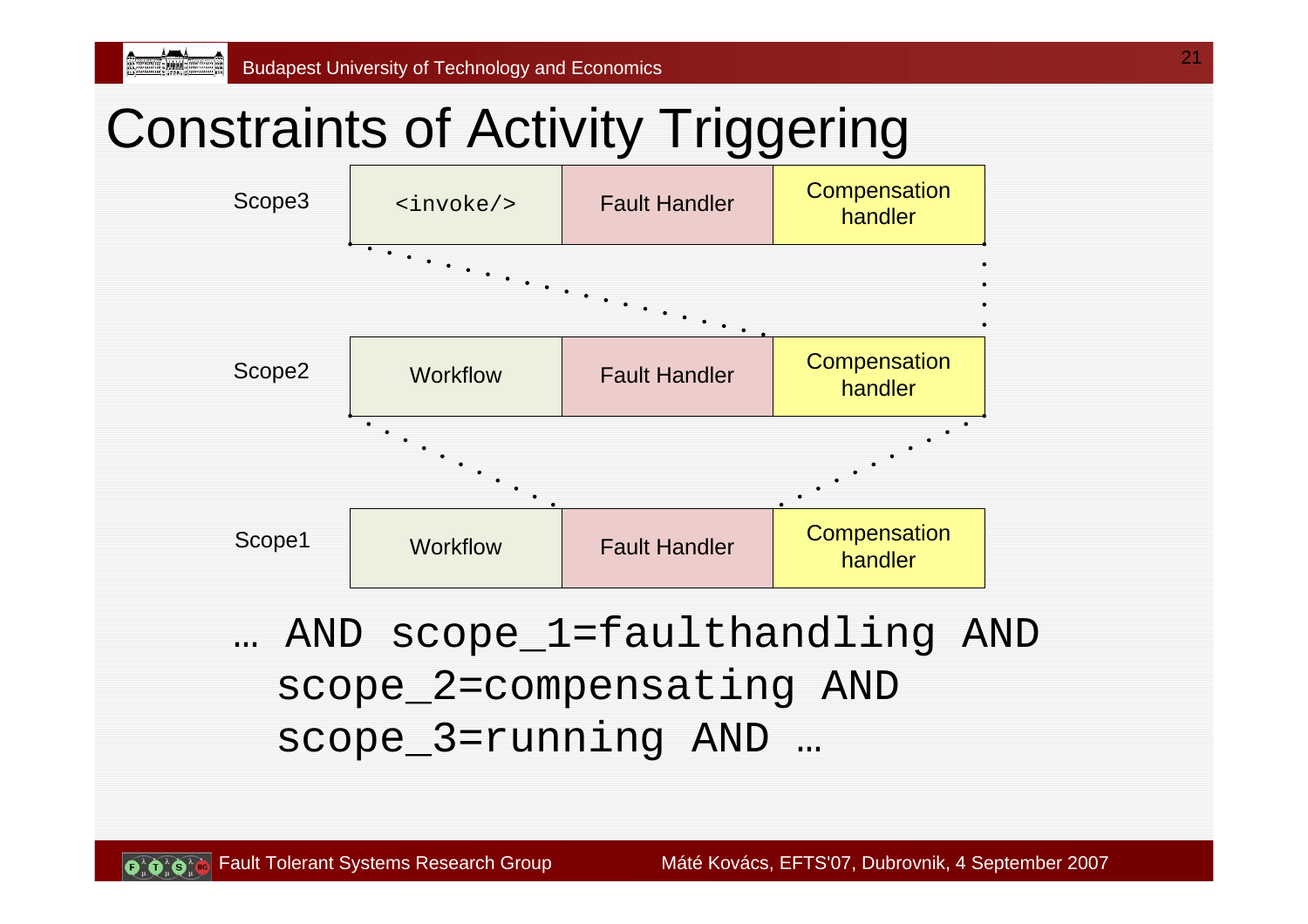**Representative Communication** 

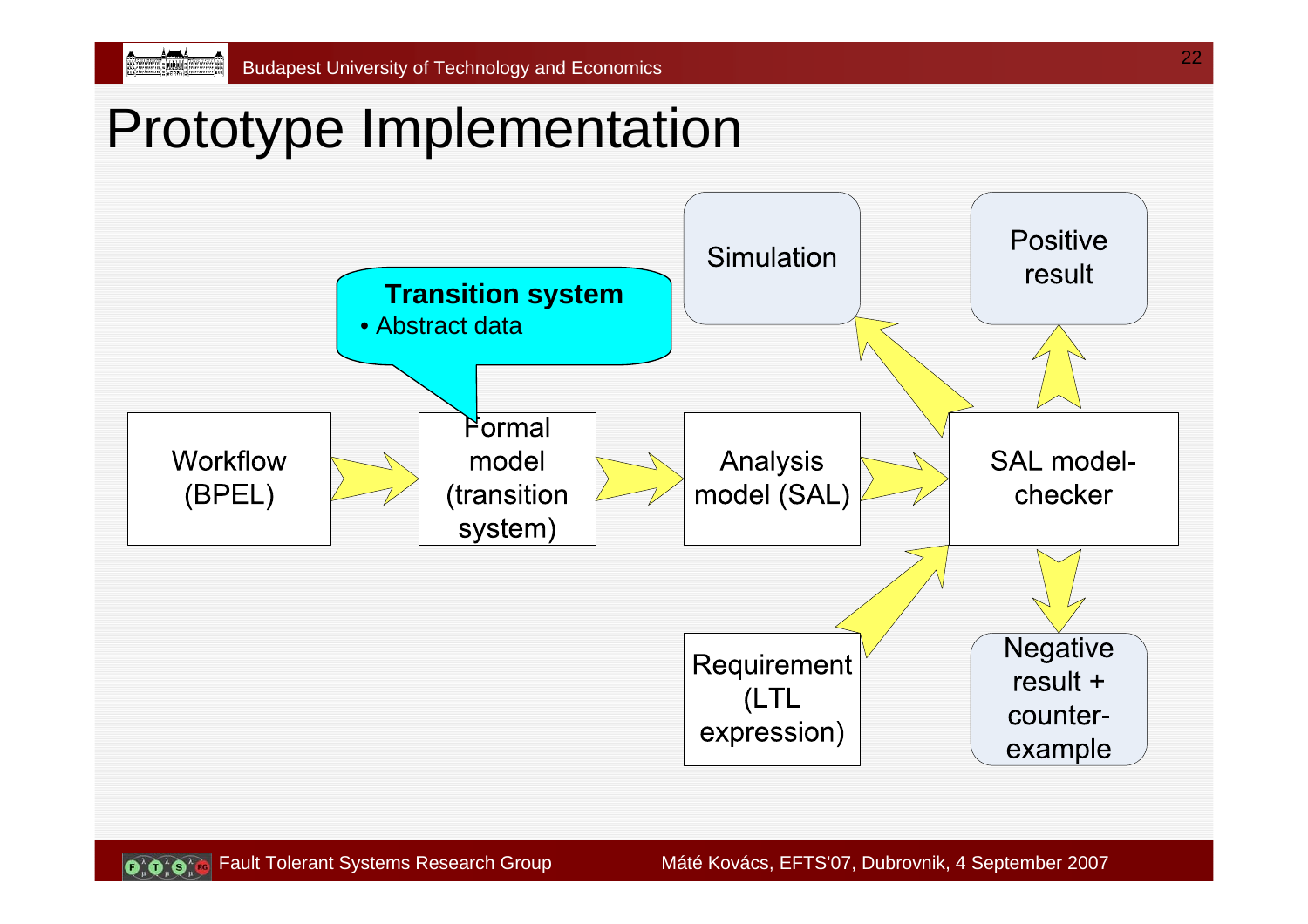**Armour: 1000 Francou** 

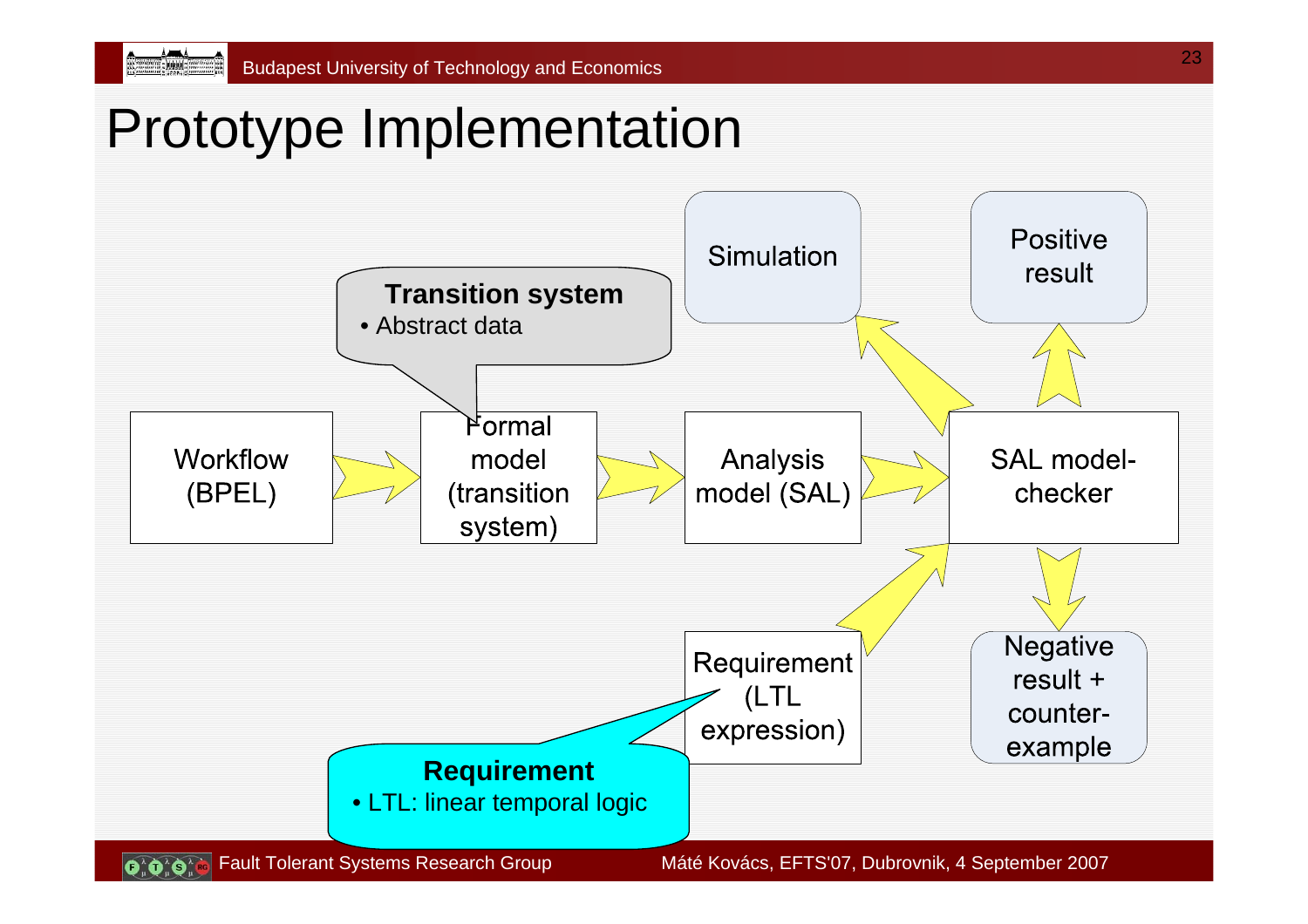An recording : **[1000]** : (A)

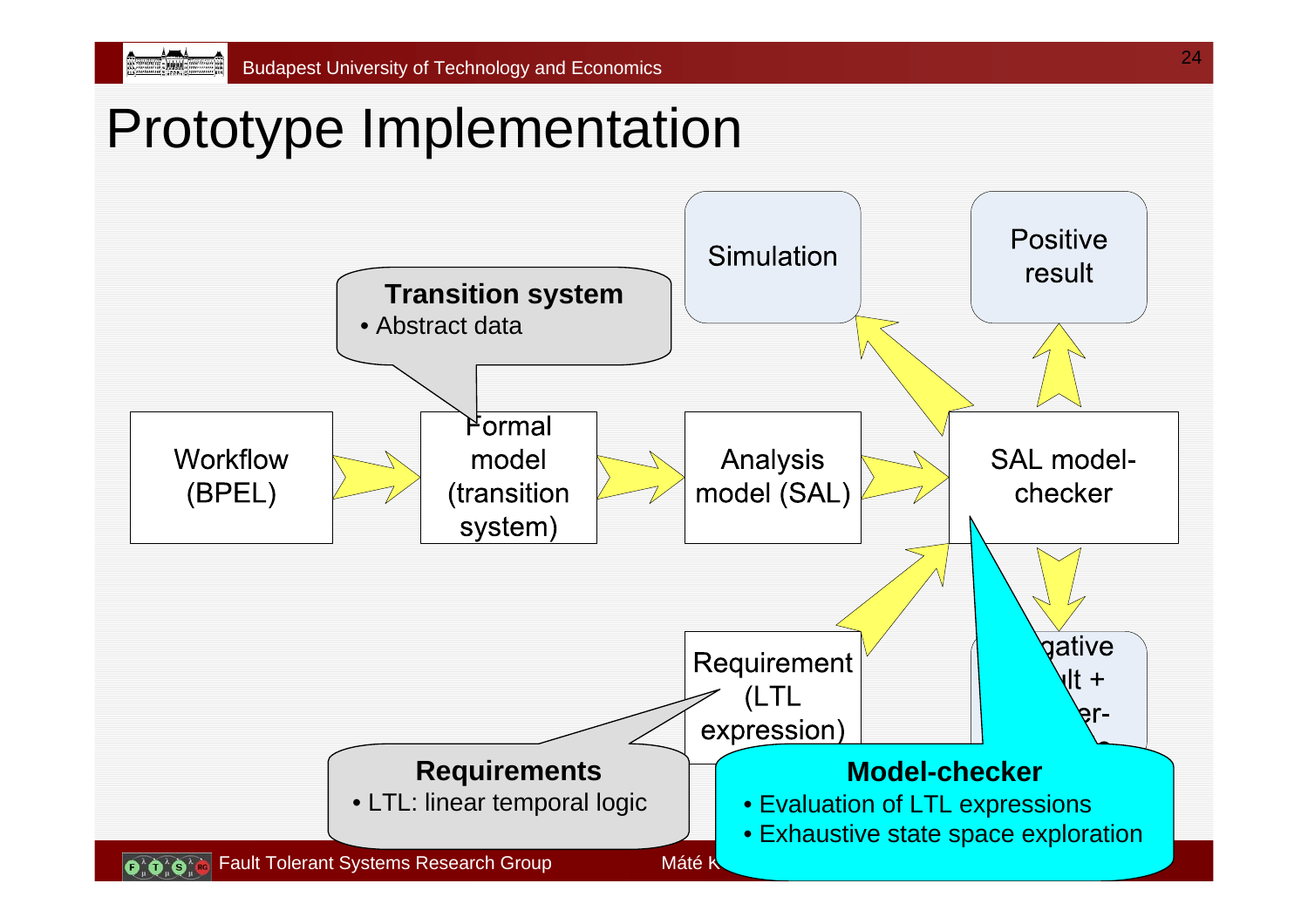![](_page_24_Figure_2.jpeg)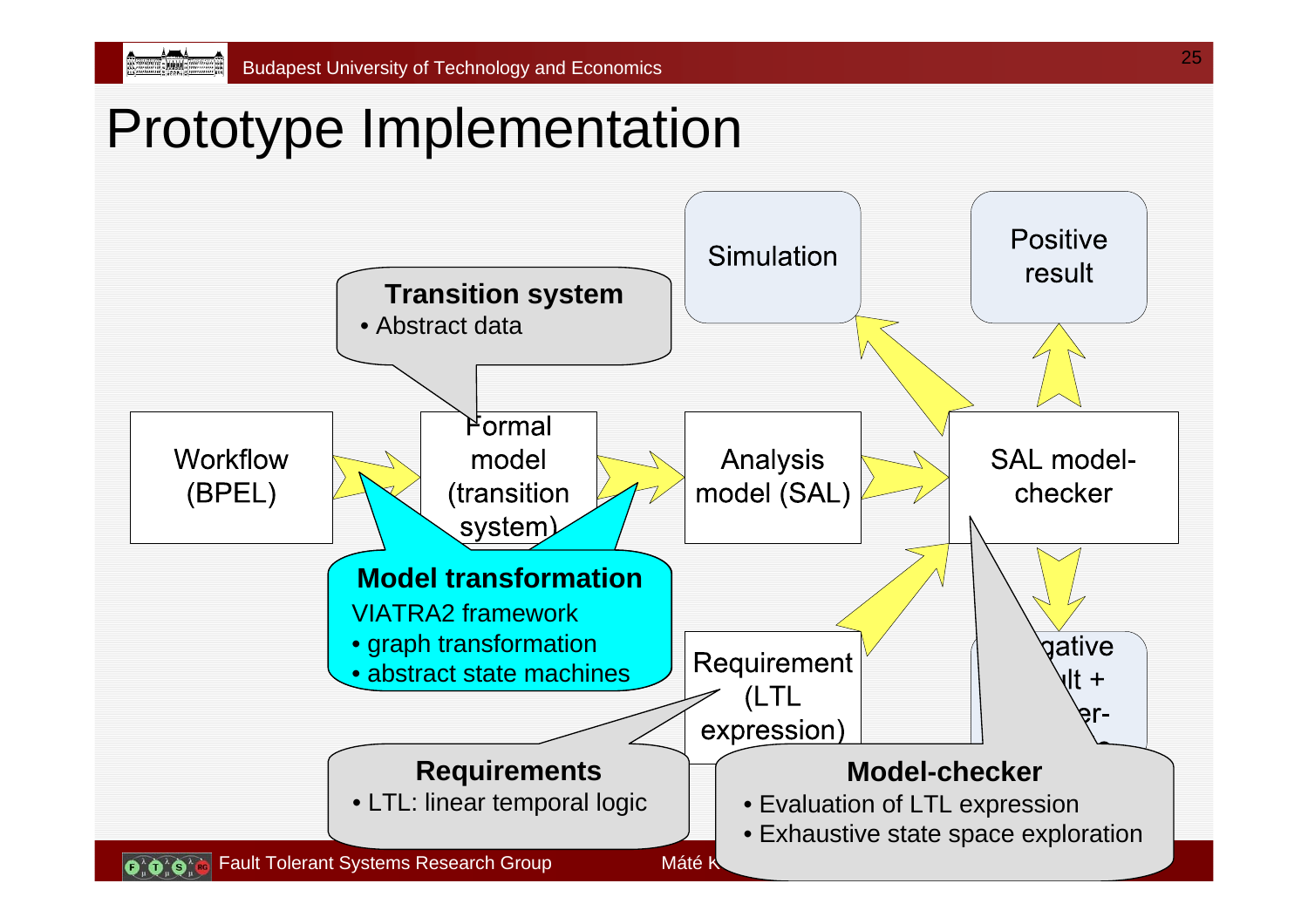- Preliminary Results
- Verification of a Online Shop process:
	- **•10** structured activities
	- **•27 basic activities**
- **OResults** 
	- **Negative results within 3-5 minutes**
	- **OThe proof of positive cases takes n\*10 minutes**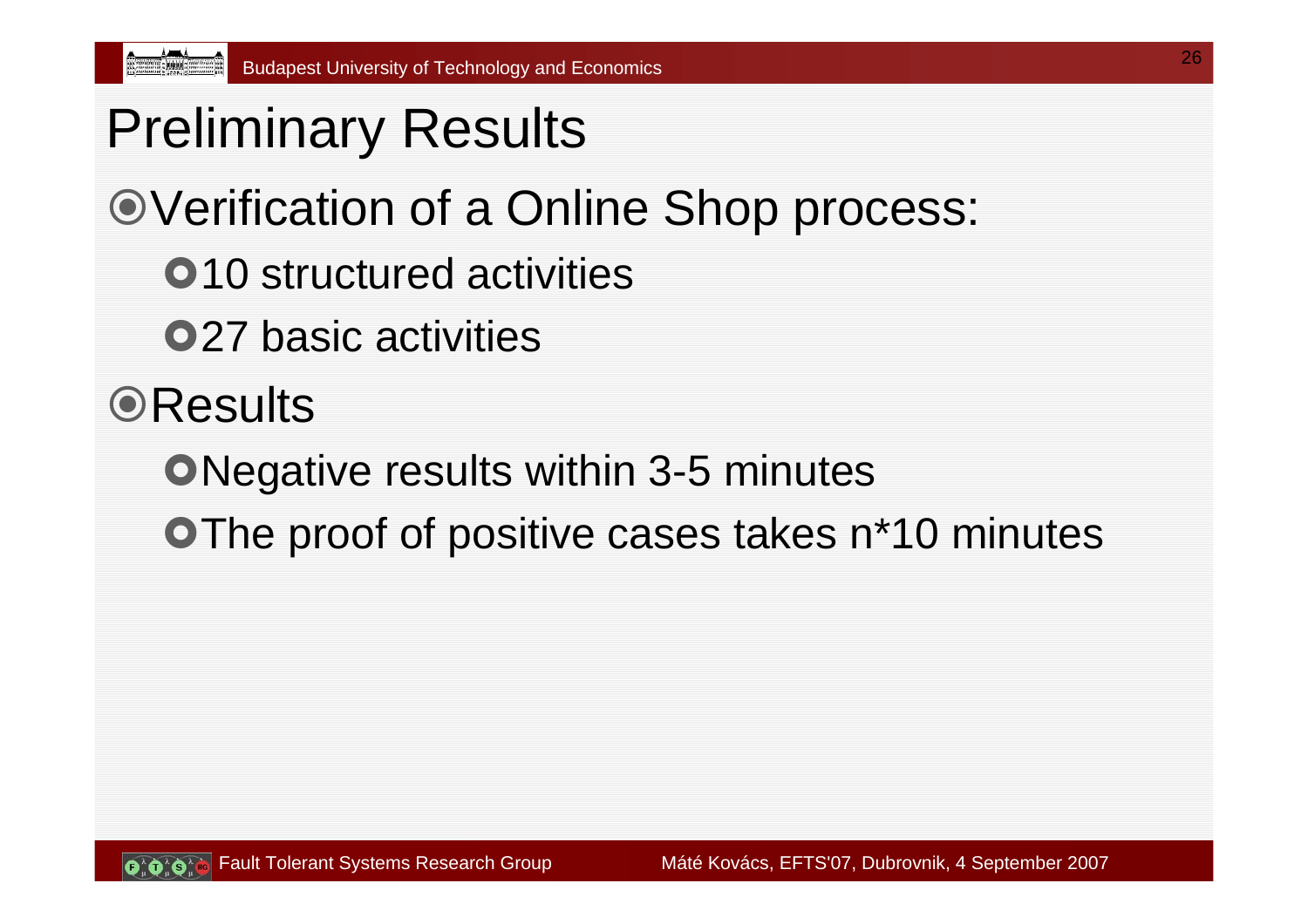Plans for the Future

#### Algorithmical generation of common requirements:

- **OUninitialized variables are never read**
- **OSynchronous processes never end without an** answer
- Modeling the composition of multiple BPEL workflows
- Back annotation to workflow editors